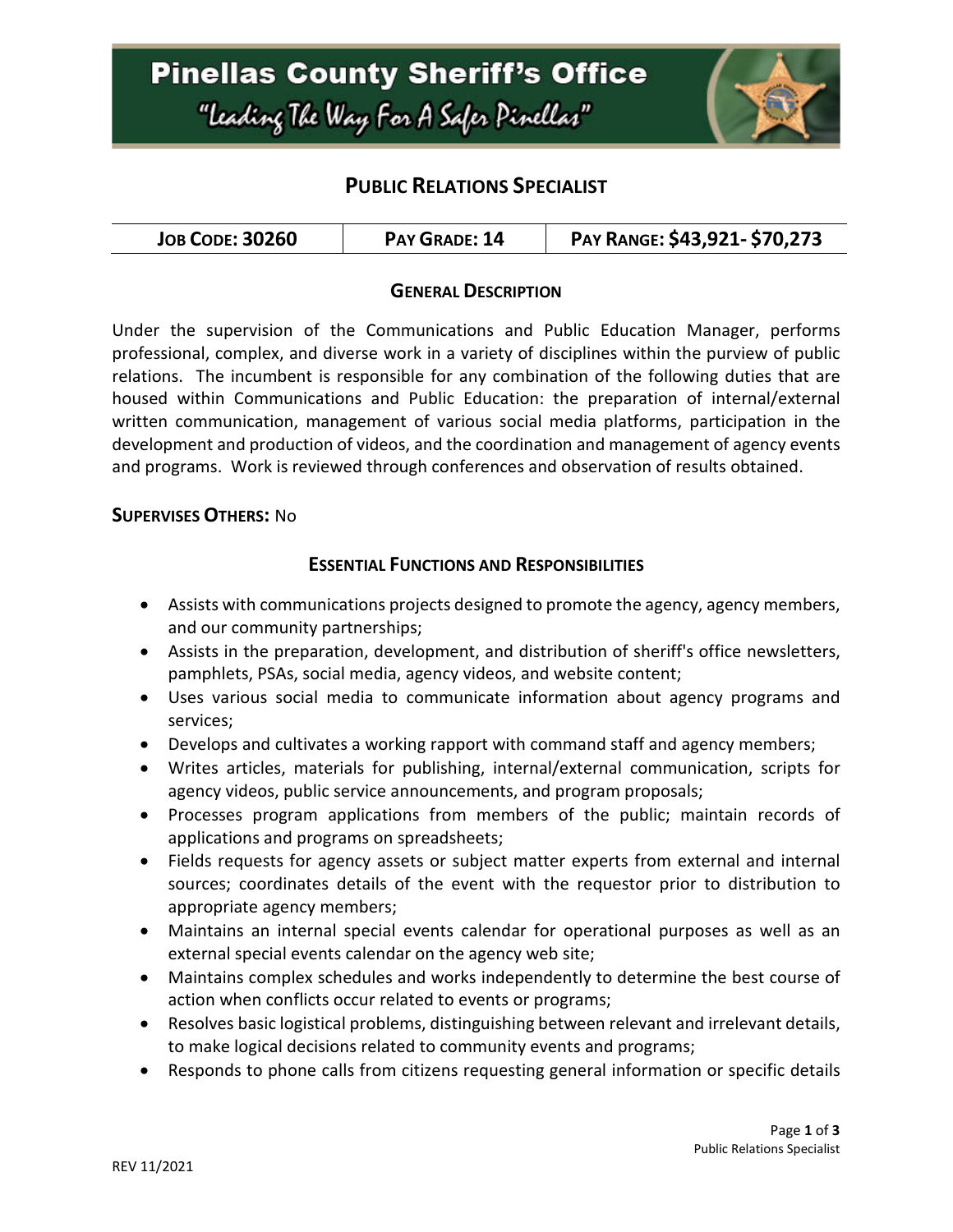

related to events or programs;

- Facilitate approval and execution of all aspects of events and programs, including, but not limited to, scheduling setting up, running check in, providing information to attendees, taking notes and transcribing, taking photographs, and tearing down;
- Maintains program financial records and requisition supplies for the section and balances financial books;
- Conducts market research on promotional items or assets needed to assist with the execution of public education programs and events;
- Composes correspondence on behalf of the sheriff to citizens, elected officials, event sponsors, etc.
- Assists Communications and Public Education Manager with projects as needed
- Participates in sheriff's office recruitment and community relations activities as directed.

Regular and reliable attendance is required as an essential function of the position.

This position may be considered essential and, in the event of an emergency or natural disaster, may be required to work.

This list is not intended to be all-inclusive and you may not be responsible for every item listed. The employer reserves the right to assign additional functions and responsibilities as necessary.

## **QUALIFICATIONS**

- Graduation from an accredited college or university with a Bachelor's Degree in Journalism, Public Relations, Communications, Marketing, or related field AND
- Two (2) years' related experience in writing, communications, journalism, public policy, or related field
- Or equivalent combination of education and experience
- Through work history, must demonstrate experience in writing and editing
- Bilingual skills preferred
- Must possess a valid Florida driver's license
- As part of the screening process, applicant will be required to submit three (3) writing samples, upon request

## **KNOWLEDGE, SKILLS, AND ABILITIES**

- Exceptional writing and editing skills
- Ability to maintain good relations with the public
- Knowledge and experience with current social media platforms